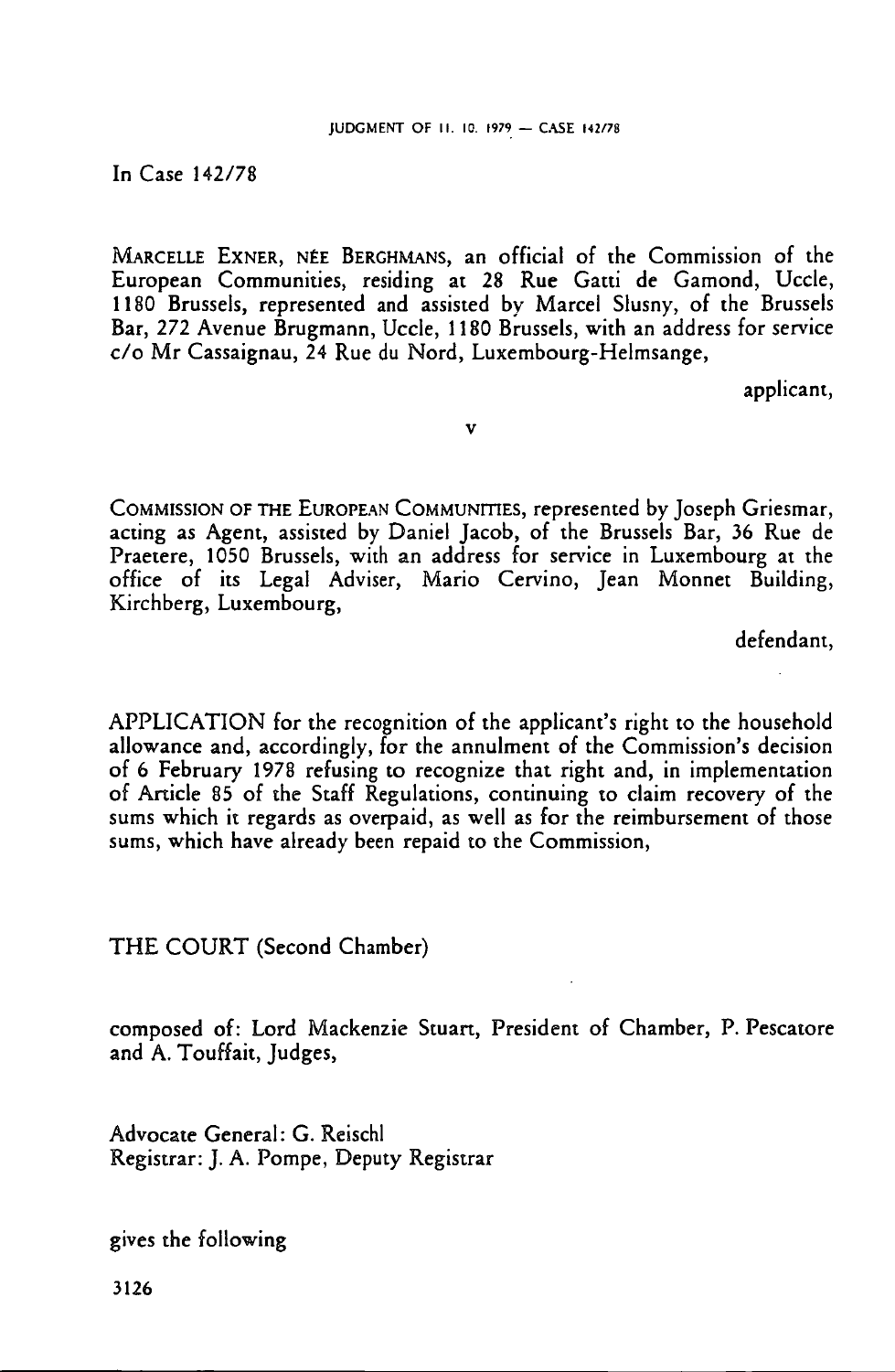# JUDGMENT

# Facts and Issues

The facts of the case, the procedure, the conclusions and the submissions and arguments of the parties may be summarized as follows:

I — Facts and procedure

On <sup>1</sup> June 1974 Mrs Exner was recruited by the Commission in the post of assistant switchboard-operator as a probationer in Grade C 5, step 3. At present she is established in Grade C 4, step 3.

The applicant has two children from an earlier marriage and on 16 February 1974 — shortly before her recruitment by the Commission — she married Hans-Joachim Exner, who is at present employed at Eurocontrol in Grade B 4. When she took up her duties the applicant filled in a questionnaire on 4 June 1974 in which, in reply to point No <sup>18</sup> which stated "Give details of the family allowances which you receive from other sources", she stated "Bfr 3840". In fact that sum only related to the allowance for the two dependent<br>children and did not include the children and did not include household allowance which the Commission paid to her from that date. Subsequently, as the applicant did not inform the Commission of the increases in the allowances received by her husband, it also paid the difference in her favour between the allowances for dependent children to which she was entitled as an official and those paid to

her husband. The applicant claims that when she filled in her questionnaire she was informed by Hugo Sterck, an official in Grade A 4 in Directorate-General IX, "that the fact that her husband drew a head of household allowance at Eurocontrol did not prevent<br>her from drawing the household drawing the allowance in her own name".

The Commission states, on the other hand, that that official "formally denies ever having informed the applicant that it was not necessary to take account of the 'other benefits' received by her husband from Eurocontrol".

Following a check carried out by the administration, which ascertained that Mrs Exner had not informed the Commission of the increases in the dependent child allowances drawn by her husband, she received a memorandum from the Individual Rights and Privileges Division dated 26 July 1976 which asked her for information concerning the changes in the allowances received and, in particular, "the various changes in the family allowance paid from outside the Communities" from <sup>1</sup> June 1974 to 26 July 1976.

The applicant claims that even when she received that memorandum she "was convinced that she was not required to declare the household allowance drawn by her husband", first, because of the statements made by Mr Sterck and, secondly, because as she came to the Communities from the private sector she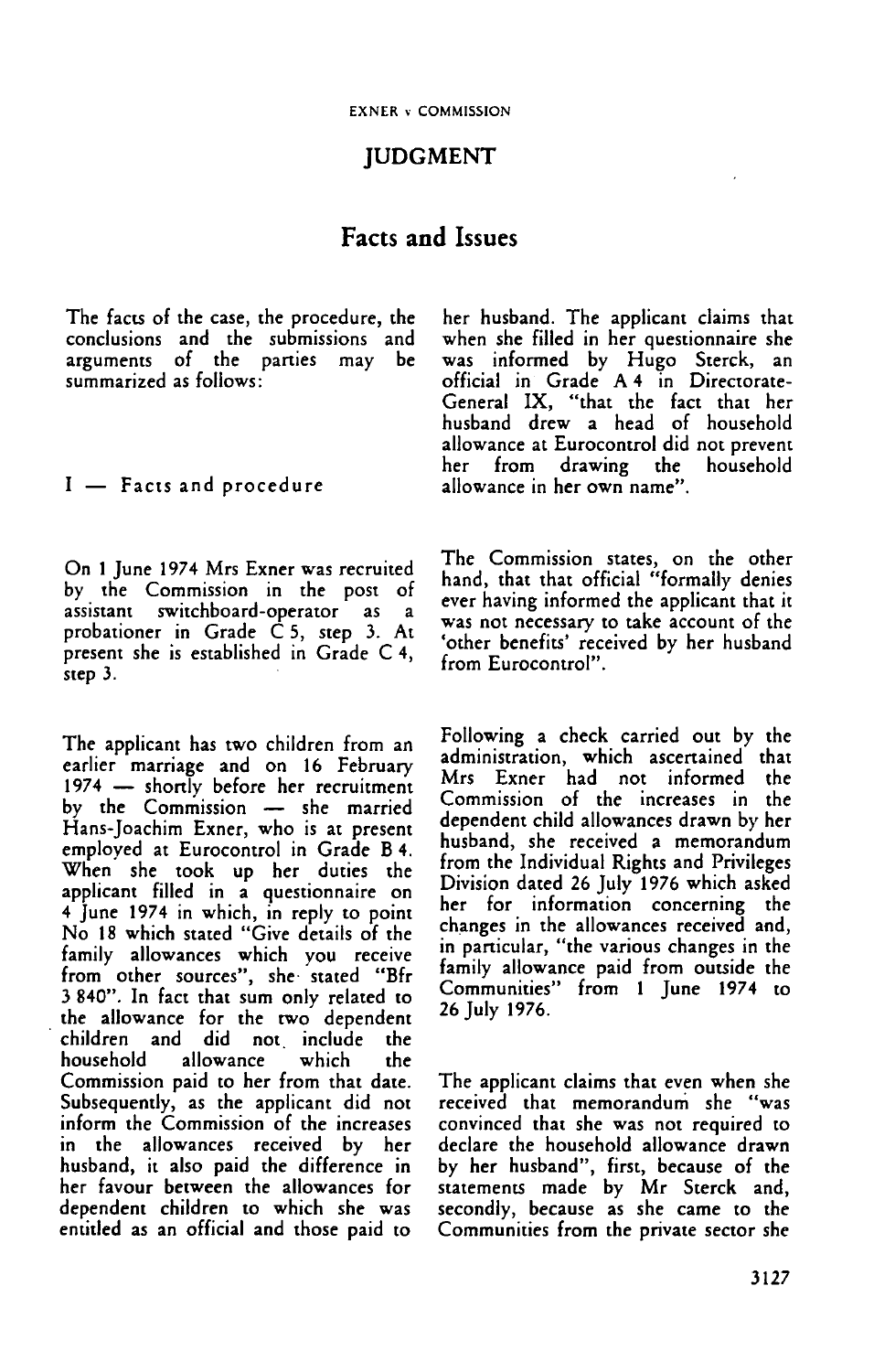understood the term "family allowances"<br>to cover only dependent child to cover only dependent child<br>allowances, since they alone "exist allowances, since they alone<br>within the Belgian social so Belgian social security system".

The Commission subsequently contacted Eurocontrol and was informed by letter of <sup>21</sup> October 1976 that Mr Exner had been drawing a household allowance since <sup>1</sup> January 1975. In fact, a letter from Eurocontrol dated 10 October 1977 informed the Commission that that allowance had been paid from <sup>1</sup> February 1974. As a result of the first letter the Commission decided no longer to pay the household allowance previously granted to the applicant with effect from December 1976 and requested the recovery of the sums overpaid with effect from <sup>1</sup> January 1975.

The fact that the household allowance was no longer paid did not form the subject of <sup>a</sup> memorandum but may be ascertained from <sup>a</sup> comparison of the salary statement for December 1976 with that for November of the same year. However, the applicant — to whom the<br>salary statements are not readily statements are not readily comprehensible — sent <sup>a</sup> memorandum to the Director for Personnel at the Commission on 24 February 1977 in which she asks for "an explanation of the reduction in the amount of [her]<br>remuneration". The Director for remuneration". Personnel replied by <sup>a</sup> memorandum of 4 March 1977 in which he stated "that the difference ascertained between [the] remuneration for February 1977 and that for November 1976 is explained by the fact that the household allowance and the dependent child allowance are no longer paid as from <sup>1</sup> December 1976".

Following that reply the applicant wrote on 15 March 1977 and 20 April 1977 to ask "pursuant to which provisions of the Staff Regulations [the] departments [of the Commission]:

- granted [her] the household allowance and the dependent child allowance on [her] entry into the service of the Communities;
- no longer paid those allowances".

The Commission replied to those questions by a memorandum dated 18 May 1977 which stated that the household allowance and the dependent child allowances were no longer paid on the ground that as those two allowances paid by Eurocontrol were equal to or<br>greater than those paid by the greater than Commission, the latter was not required, by virtue of Article 67 (2) of the Staff Regulations, to make "any payment on that account". In the same memorandum the Commission informed the applicant that as she had not declared the household allowance paid to her husband the sums paid to her on that account since <sup>1</sup> January 1975 had to be repaid in accordance with the terms of Article 85 of the Staff Regulations.

The applicant then submitted complaint in accordance with Article 90 of the Staff Regulations by letter of 15 July 1977 in which she asked the Commission to grant her exemption from recovery of the overpayments. She was, however, informed by memorandum of 23 August 1977 that the overpayment to her amounted to Bfr 22 218. The same memorandum also fixed the arrangements for the recovery of that sum.

By letter of 6 February 1978 from Mr Tugendhat, the Commissioner with special responsibility for personnel, which was notified to the applicant on 20 March 1978, the Commission rejected the complaint against the application of Article 85 of the Staff Regulations. The present application was lodged against that decision and was received at the Court Registry on 19 June 1978.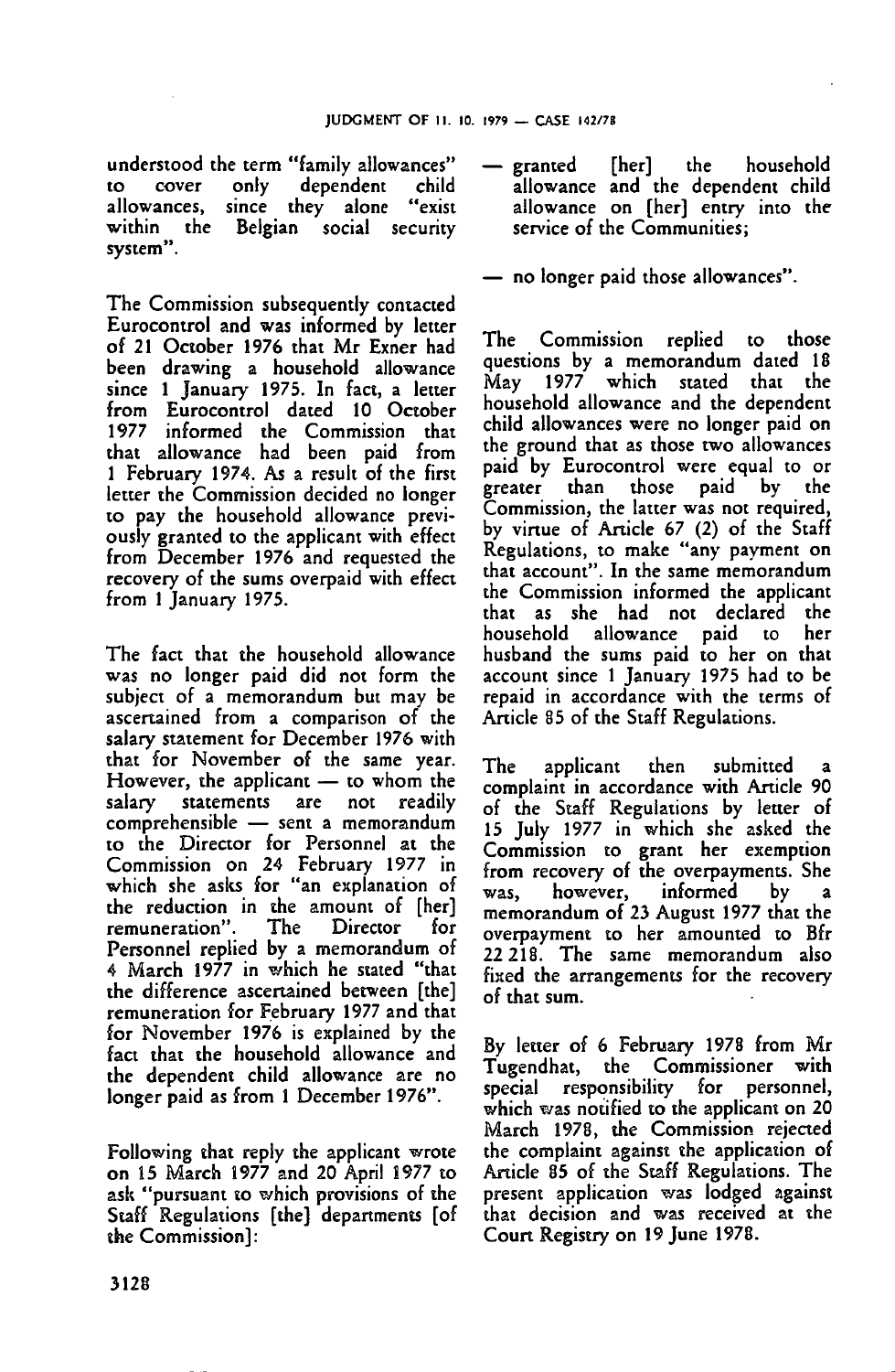The procedure followed the normal course. Upon hearing the report of the Judge-Rapporteur and the views of the Advocate General the Court (Second Chamber) decided to open the oral procedure, to ask Geoffrey Campey, an official in DG/IX/A/I to give evidence at the hearing and to request Mrs Exner to appear.

### II — Conclusions of the parties

In her application the *applicant* claims that the Court should:

- "(1) Rule that the applicant is entitled to payment of the household<br>allowance, with all the legal with all consequences, in particular as regards the allowances due from the date on which the defendant suspended payment;
	- (2) Accordingly, declare null and void the decision of the Commission of 6 February 1978;
- (3) Order the defendant to repay to the applicant the sum of Bfr 22 218 with interest at the normal rate from the submission of the complaint on 15 July 1977.

*In the alternative:*

- (4) Declare that there is no ground for the application of Article 85 of the Staff Regulations of Officials;
- (5) Grant the requests made in paragraphs (2) and (3) above;
- (6) Order the defendant to pay the costs of the proceedings".

In her reply the applicant also claims that the Court should:

'Take formal note that the applicant adheres to the conclusions in her application considered here as set out in full, subject only to the fact that the conclusion in paragraph (6) also relates to the principal request."

#### *In the alternative*

Order the following facts to be proved by witnesses:

(a) When the applicant saw Mr Sterck for the purpose of filling in the declaration as to allowances he informed her that the fact that her husband received <sup>a</sup> head of household allowance at Eurocontrol did not prevent her drawing the household allowance in her own name;

Witness called: Hugo Sterck, an official in DG/IX/A/4;

(b) When, after submission of her complaint, that is, after 15 July 1977, the applicant saw Mr Campey, <sup>a</sup> lawyer, he informed her that she was right and that she ought to win her case;

Witness called: Geoffrey Campey, an official in DG/IX/A/I;

The *Commission* contends that the Court should:

- "— Dismiss the application as inad-<br>missible and in any event missible unfounded;
- Order the applicant to pay the costs;
- Without prejudice."
- III Summary of the submissions and arguments of the parties

### *A — Admissibility*

The question of admissibility was raised in relation to the Commission's decision no longer to pay the household allowance on the ground, principally, that no prior complaint had been lodged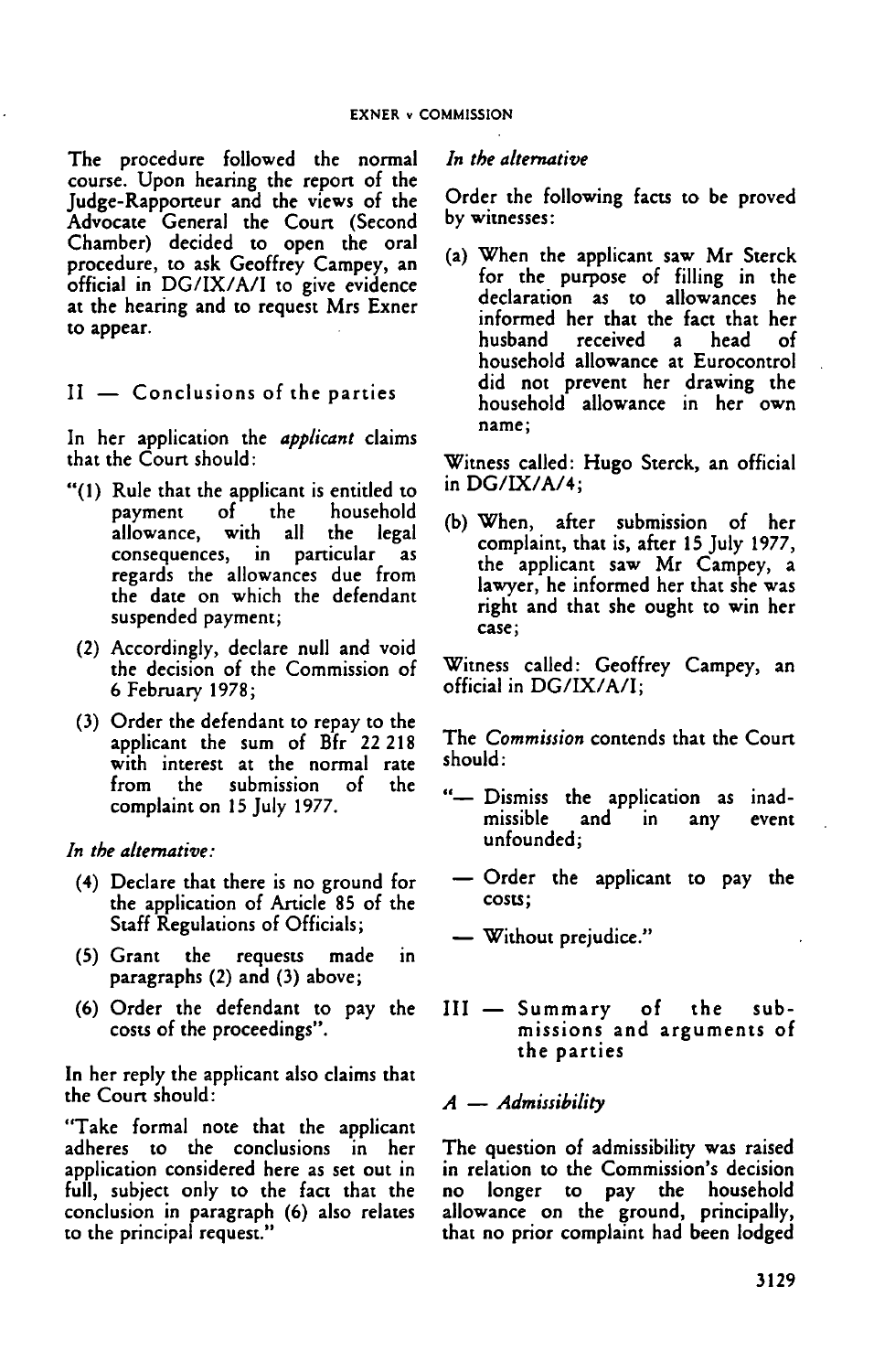on that specific point and, in the alternative, that the complaint was out of time.

Principally: the absence of any prior complaint

The *applicant* considers that having regard to her grade (C) and in accordance with the case-law of the Court in its judgment in the *Sergy* case (Case 58/75, *Sergy* v *Commission of the European Communities,* [1976] ECR 1139) it is proper "not to confine oneself to the wording of the complaint" and that it "had always been her intention to challenge the legality of the administration's decision to recover the sums already paid by way of the household allowance and not simply the decision itself".

The *Commission* states that the complaint of <sup>15</sup> July 1977 only concerned the decision to recover the overpayments and that as a result the application lodged against the Commission's refusal to grant the household allowance to Mrs Exner was not preceded by a complaint.

The Commission considers, furthermore, that it was unable to know of the applicant's complaints concerning the fact that the household allowance was no longer paid and that, accordingly, the reference to the judgment in the *Sergy* case was "irrelevant", since it is stated not only in paragraph 32 of the decision in that judgment that the primary purpose of the prior complaint is to enable the administration to be in a position "to know the complaints or requests of the person concerned" but also in paragraph <sup>33</sup> that although "it is not the purpose of that provision to bind strictly and absolutely the contentious stage of the proceedings" it is nevertheless essential "that the claims submitted at that stage change neither the cause nor the subject-matter of the complaint". The Commission further maintains that the subject-matter of the

claim concerning the right to payment of the household allowance in the future is "completely different from that of the complaint, which only related to the recovery of the overpayments" by way of the household allowance.

Finally, the Commission points out that the applicant puts forward no evidence of such a nature as to establish her "intention" to challenge the decision of the administration and, furthermore, that she has waited 18 months in order to do so.

The *applicant* states that in view of the fact that on 4 March Commission replied that the reduction in the amount of her salary was caused by the fact that the household allowance was no longer paid it cannot claim that it did not know of her complaint as regards the fact that it was no longer paid. Moreover, she expressed her complaint orally during her discussions with Mrs Nicora and Mr Campey (the latter also told her "that she was right to request payment of the household allowance, since she was entitled to it").

Furthermore, the letter from Mrs Delauche of 18 May 1977 in reply to the applicant's memoranda shows that the defendant "had understood what the complaint was".

Finally, the defendant has never considered opening a discussion with <sup>a</sup> view to an amicable settlement of the dispute, since in its defence it "states that the applicant is not entitled to the household allowance". In those circumstances a complaint would have been <sup>a</sup> useless formality and is therefore no longer to be regarded as an essential procedural requirement since it serves no purpose. The applicant accordingly asks for the case-law of the Court in the *von Wüllerstorff und Urbair* case, *Ritter von Wüllerstorff und Urbair* v *Commission,* Case 7/77 [1978] ECR 769) and in the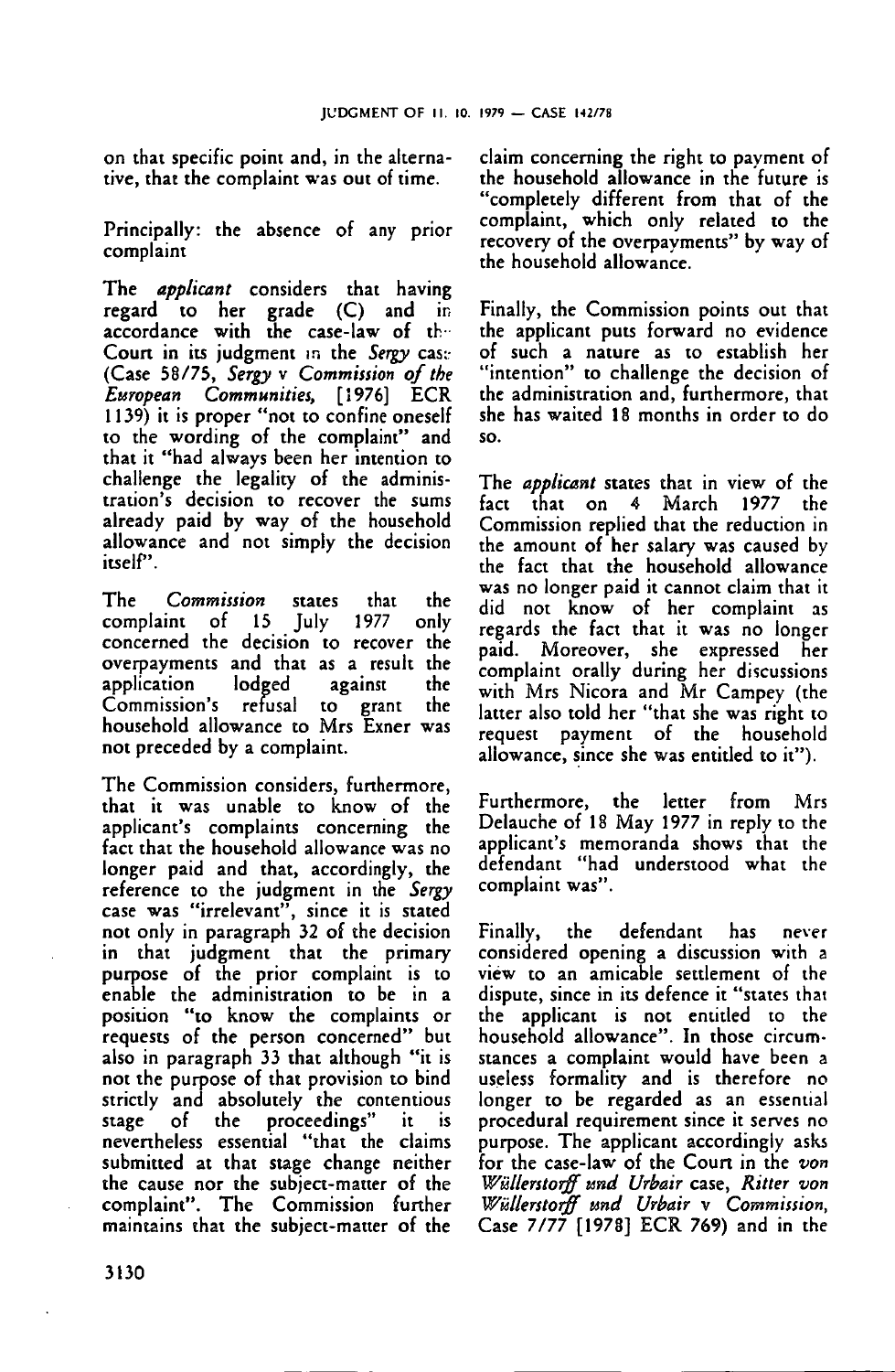*Marcato* cases *(Marcato* v *Commission,* Case 44/71 [1972] <sup>1</sup> ECR 427 and Case 37/72 [1973] <sup>1</sup> ECR 361) to be applied to her.

The applicant returns to the case-law in the *Sergy* case and states that complaints drawn up by employees in person must be given a wide interpretation and that it is therefore logical to accept in this instance that the complaint contained by implication in the formal complaint, particularly as the Commission "was not for one minute unaware of the applicant's real aim".

The *Commission* maintains that the applicant's various memoranda "contain essentially requests for an explanation and are not in any way evidence of the<br>applicant's desire to challenge the applicant's desire to challenge the suspension of payment of the household allowance" and formally denies that Mr Campey told the applicant that she was right.

The Commission "strongly objects" to the application in this instance of the case-law laid down in the *von Wüllerstorff und Urbair* case, in which it was accepted that the prior complaint<br>was "devoid of purpose where a "devoid of purpose where a complaint is directed against the decisions of <sup>a</sup> selection board in <sup>a</sup> competition since the appointing authority is not empowered to review such decisions", and maintains that the lodging of a prior complaint is a condition of admissibility, as was stated by the Court in its judgments in the *de Lacroix* and *Reinarz* cases *(Joëlle de Lacroix* v Court *ofJustice ofthe European Communities,* Case 91/76 [1977] ECR 225, *Reinarz* v *Commission and Council of the European Communities,* Case 48/76 [1977] ECR 291). Moreover, in the defendant's opinion the applicant's reasoning results in a paradox since an official would only be obliged to lodge a prior complaint if "it appeared to him that the decision of the administration was not firmly adopted". Furthermore,

the applicant's reasoning disregards the difference between the administration, which adopts the measure adversely affecting the official, and the appointing authority, which has the power to amend it.

As regards the argument that the ground of complaint in question was contained by implication in the formal complaint the defendant recalls, first, that the applicant's memoranda gave "absolutely no" grounds for believing that she intended to challenge the fact that the household allowance was no longer paid and, secondly, maintains that even if <sup>a</sup> complaint may be drafted in a summary manner it "must set out, in a manner sufficient to enable the authority involved to decide with full knowledge of the facts, the subject-matter of the complaint and the grounds underlying<br>it" (Küster v European Parliament, it" *(Küster* v *European Parliament,* judgment of <sup>12</sup> March 1975 in Case 23/74 [1975] ECR 353).

Alternatively: the belated nature of the complaint

The *Commission* states that even if it were necessary to accept that the ground of complaint concerning the fact that the household allowance was no longer paid was contained by implication in the complaint submitted out of time, since the fact that that allowance was no longer paid was notified by means of the pay slip for December 1976 which showed that that allowance was no longer paid. The Commission considers that the applicant could not have been unaware of the significance of the headings on her salary statement since "officials are regularly reminded of it" and that the pay slip accordingly constitutes "an act adversely affecting" an official. In that connexion the Commission refers to the judgments in Case 1/76 *(Wack v Commission of the European Communities,* [1976] ECR 1017) and in Joined Cases 15 to 33, 52,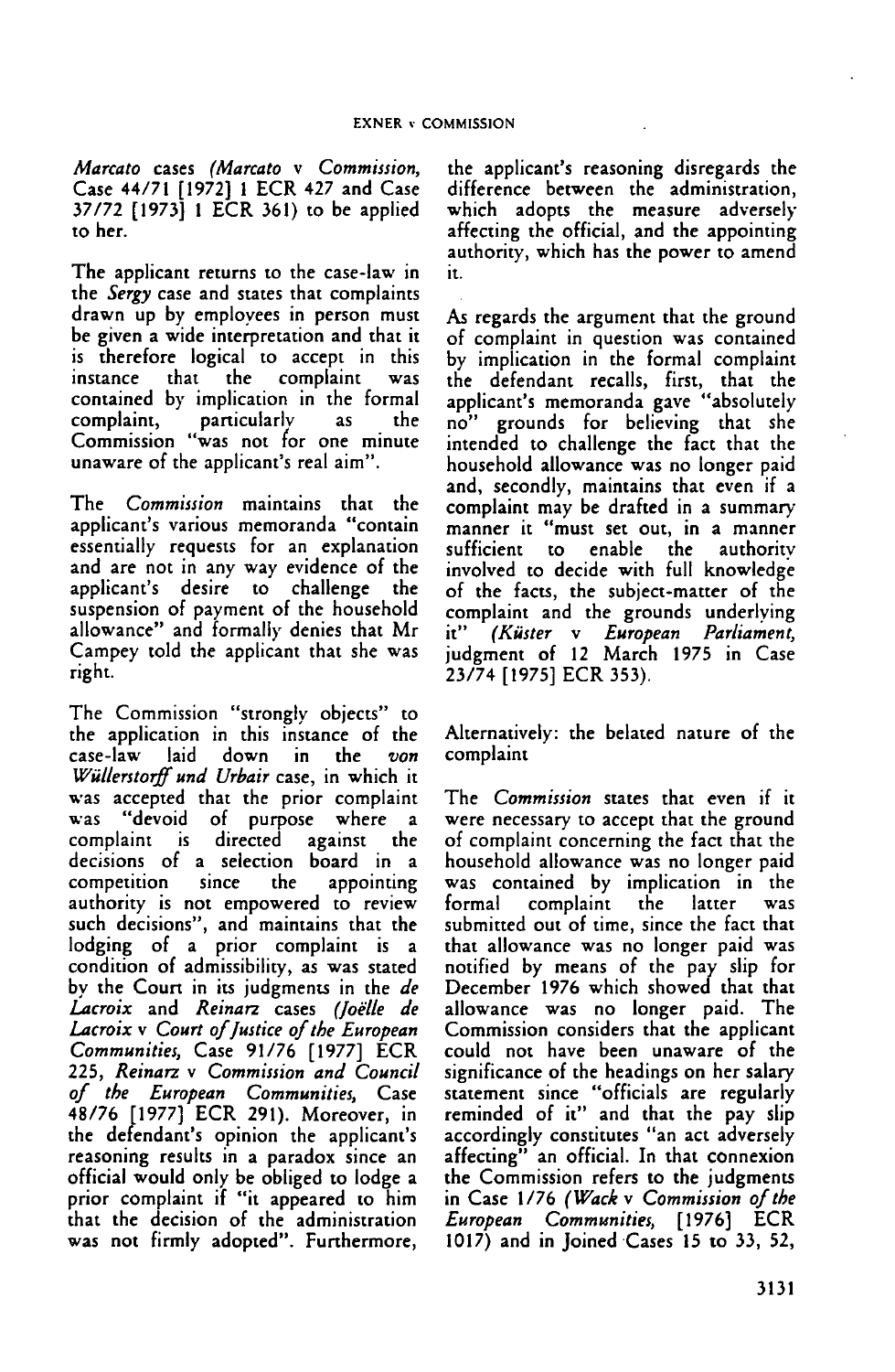53, 57 to 109, 116, 117, 123, 132 and 135 to 137/73 *(Schots, nee Kortner, and Others* v *Council and Commission of the European Communities and European Parliament,* [1974] ECR 177).

Even if that argument is not accepted the Commission states, nevertheless, that the administration replied to Mrs Exner on 4 March 1977 and that as the complaint was submitted on 22 July 1977 the timelimit of three months was not complied with.

The Commission states, finally, that "in no case can the memorandum of 18 May<br>1977 be regarded as constituting regarded as constituting notification of the decision no longer to pay the household allowance" since it is "purely confirmatory" and cannot enable an official "to postpone indefinitely the expiry of the time-limits for lodging<br>complaints by asking on several complaints occasions for additional information". In that connexion the Commission relies on the judgments in Case 56/72 *(Goeth-Van <sup>r</sup> Schueren* v *Commission of the European Communities* [1973] <sup>1</sup> ECR 181), Case 33/72 *Gunella* v *Commission of the European Communities* [1973] <sup>1</sup> ECR 475) and Case 1/76 *(Wack* v *Commission ofthe European Communities* [1976] ECR 1017).

The *applicant* again states that in her particular case the salary statements cannot constitute a clear communication of the administration's decision and therefore disputes that the date of notification is the date on which she received that salary statement.

Similarly, she claims that it is also impossible for the memorandum of March 1977 to be regarded as notification since it contains no written statement of the reasons on which the decision is based — which is "the *ratio legis* of the provisions of Article 25 of the Staff Regulations". The memorandum of 4 March 1977 provided Mrs Exner with no explanation, which caused her to make subsequent approaches to the administration. Only after Mrs Nicora

had explained to her "that she was not entitled to the household allowance because her husband was an official of a European organization" did she become aware for the first time of the reasons for the fact that her household allowance was no longer paid. She therefore submitted her complaint and, accordingly, maintains that the reply of <sup>18</sup> May 1977 cannot constitute <sup>a</sup> purely confirmatory measure.

Finally, the applicant considers that although it is certainly right that failure to comply with the time-limits makes an application inadmissible inasmuch as the action concerns "a past right" it is desirable that as regards recurring and therefore future rights officials are not time-barred. In this connexion she refers to the opinion of Mr Advocate General Mayras in the *Gunella* case *(supra)* in which, although he concluded that the<br>application was inadmissible. he application was inadmissible. nevertheless considered the substance of the case in order – according to the<br>applicant's interpretation "either to applicant's interpretation "either persuade the official that he was wrong" or "to make the institution aware of its responsibilities, at least as regards the future".

The *Commission* states that Article 25 cannot be relied on as regards the memorandum of <sup>4</sup> March 1977 since in accordance with the opinion of Mr Advocate General Trabucchi (in the above-mentioned *Schots* case) "Where a sufficiently clear and exact rule of the regulations is currently being applied, explicit and detailed reasoning need not be held indispensable."

As regards the explanations said to have been given by Mrs Nicora the defendant states that the official in question contests them and claims that she never gave the explanation referred to by the applicant.

Finally, while not denying the jurisprudential interest of the applicant's observation regarding the absence of <sup>a</sup> time bar in relation to recurring rights, the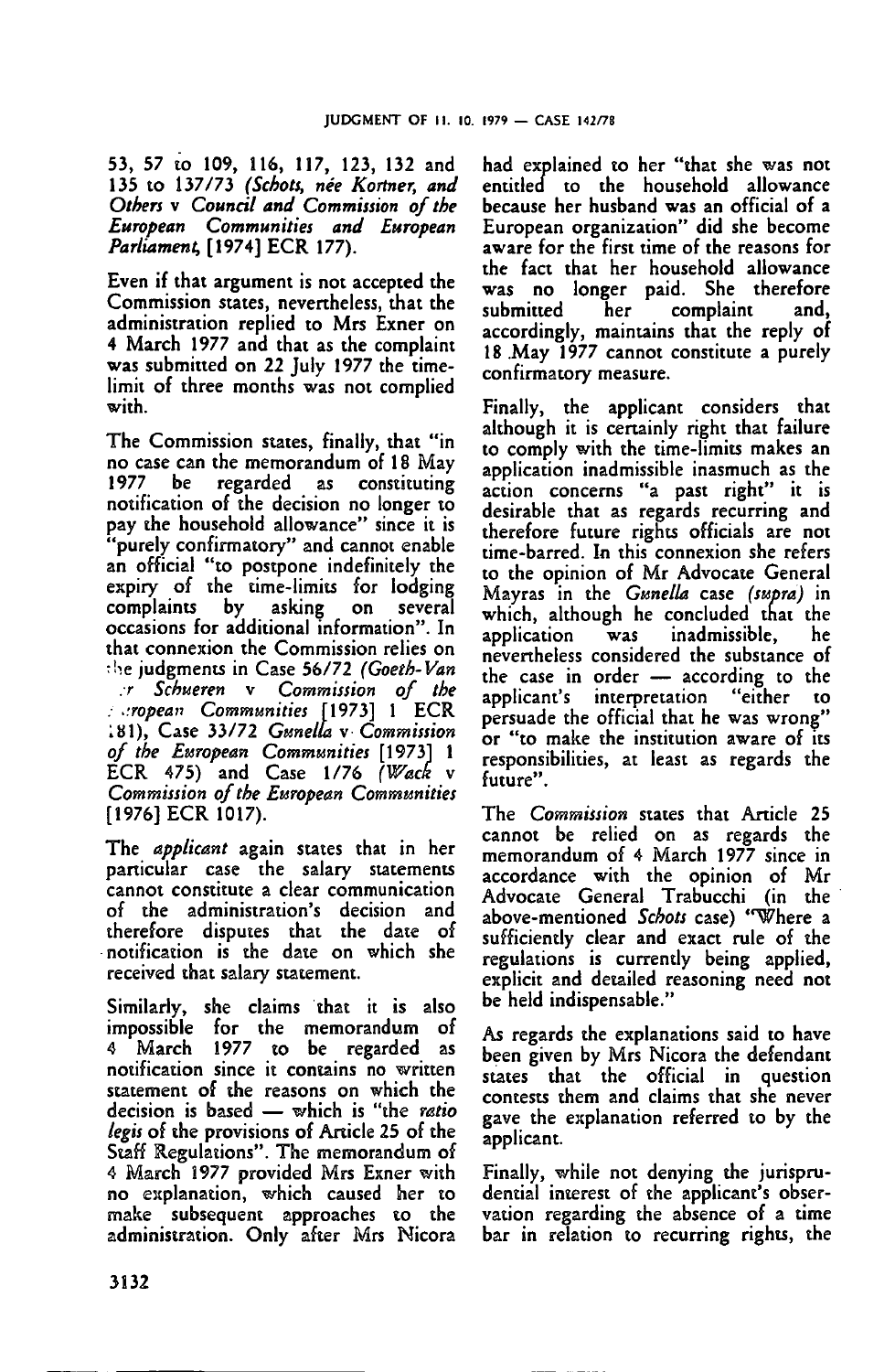defendant states that those considerations cannot apply in the present case, since what is at issue is a "contested right" and not a "ludicrous example". In any event Mr Advocate General Mayras had himself given different reasons to justify the purpose of considering the merits of the *Gunella* case, as follows:

"However, if, without dwelling on the inadmissibility, you were to decide to examine the merits of the action, we believe that you would likewise be led to reject the appeal. For this reason we feel it worth while to give you our opinion in this connexion."

Thus, the applicant's interpretation of that opinion was incorrect.

### *B — The substance ofthe case*

The applicant relies principally upon a submission which is divided into two parts, one of which is based on the infringement of Article 67 (2) of the Staff Regulations and the other on the infringement of Article <sup>1</sup> (3) and (4) of Annex VII to those regulations. She also relies, in the alternative, on a submission based on the inapplicability to the present case of Article 85 of the Staff Regulations.

Principal submission — first part

*Infringement of Article 67 (2) of the StaffRegulations*

The *applicant* states that "Article 67 (2) refers only to those allowances which are drawn by the official himself'.

The *defendant* recalls that by virtue of the provision referred to officials "shall declare allowances of like nature paid sources; allowances shall be deducted from those paid" to those officials. It also recalls that the Court held in Case 106/76 *(Gelders nee Deboeck* v *Commission ofthe European Communities* [1977] ECR 1623) and Case 14/77 *(Emer nee van den Branden* v *Commission of the European Communities* [1977] ECR 1683) that "the manifest objective of Article 67 (2) is to prevent a couple from receiving family allowances twice in respect of the same children". There is thus no legal basis for that submission.

The *applicant* abandons that part of her submission while observing that the case-law referred to is not applicable in this instance since the overlapping of household allowances is provided for in Article <sup>1</sup> (3) to Annex VII.

Principal submissions — second part

#### *Infringement ofArticle 1 (3) and (4) of Annex VII to the StaffRegulations*

The *applicant* maintains that by virtue of Annex VII, which is applicable in this instance by virtue of the general principle *specialia generalibus derogant,* an official is entitled to receive the household allowance unless the husband or wife is also employed by the Communities. She also recalls that her husband is employed at Eurocontrol which, despite statements made by the defendant's officials, is an organization separate from the Communities.

The *Commission* does not dispute that argument in any way but maintains that that rule must be combined with that contained in Article 67 (2) of the Staff "since the household allowance drawn by Mr Exner and that awarded in theory to the applicant are undoubtedly 'of like nature'". That is confirmed by the case-law of the Court (see the judgments in the abovementioned *Gelders nee Deboeck* and *Emer nee van den Branden* cases) which states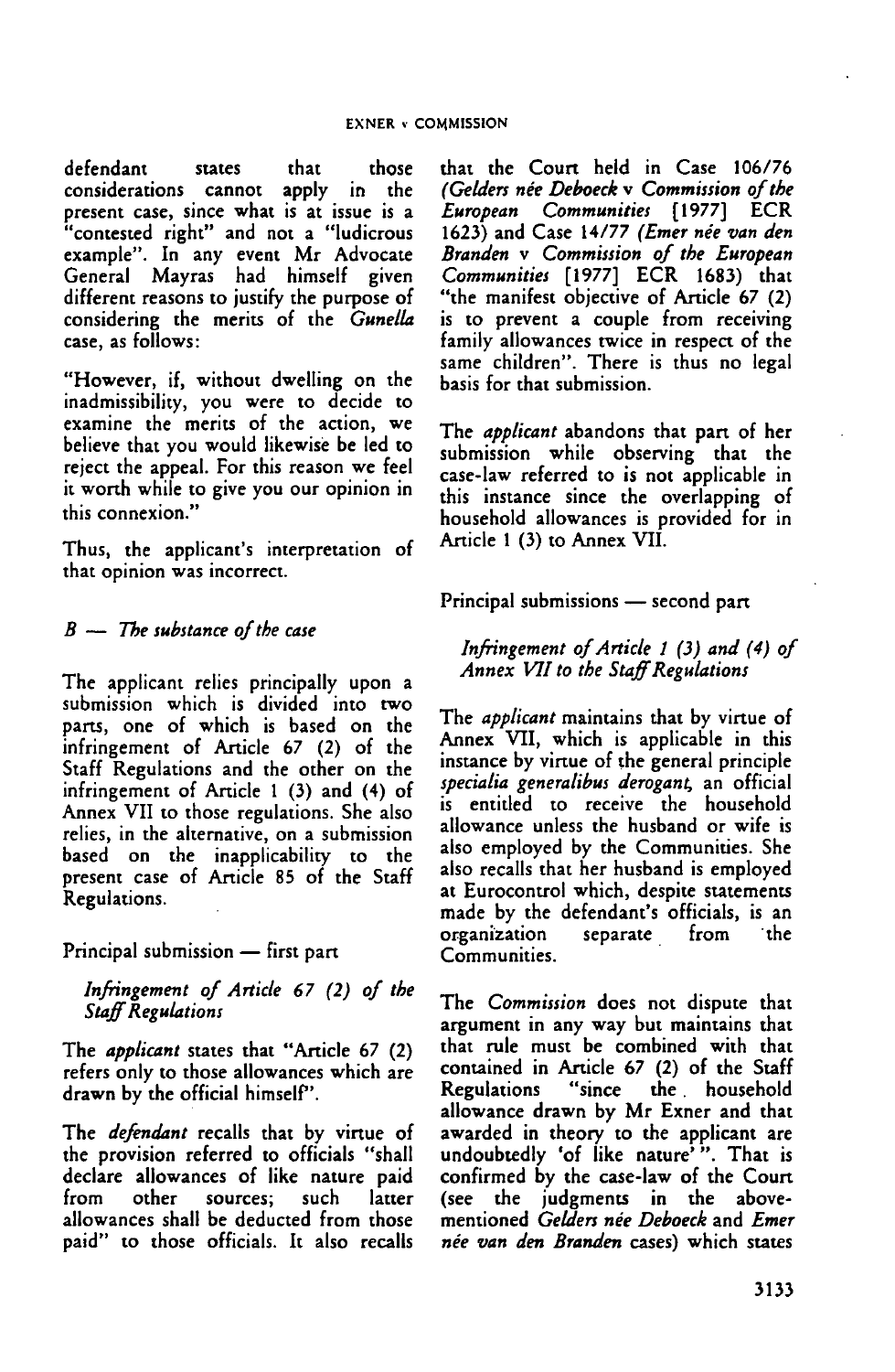that "only allowances which are comparable and which have the same purpose can be taken into consideration as being 'of like nature'". Therefore Article 67 applies and not Annex VII. Thus as a result of the rule against overlapping laid down in the former the household allowance was no longer paid to the applicant.

The *applicant* recalls, first of all, that Mrs Nicora informed her that her household allowance was no longer paid owing to the fact that as her husband works at "Eurocontrol, which is a European organization" both spouses are employed within the Communities. She then contests the defendant's argument that Article 67 applies, since such a proposition thereby upsets "all the traditional rules of interpretation whose application is in particular expressed in the maxim *specialia generalibus derogant".* She states that Article 67 lays down general rules and that the conditions are stipulated in Article <sup>1</sup> of Annex VII to the Staff Regulations, which provides that if the spouses have dependent children "the official is in any event entitled to the household allowance". In accordance with that interpretation therefore the applicant is entitled to the household allowance in this instance.

The Commission recalls and states once more that Mrs Nicora has denied the statements made by the applicant. It then explains the conditions governing the grant of the household allowance and concludes that "the rule against the overlapping of allowances applies in all cases, whether or not the official has dependent children and whether the spouse is or is not employed in the service of the Communities". It also maintains that the

maxim referred to by the applicant does not apply to the two provisions in question since their subject-matter is not the same: one of them establishes <sup>a</sup> general rule against the overlapping of allowances and the other refers to "a specific case (the existence of dependent children) of continued receipt of the household allowance even though the income from employment of the official's spouse exceeds a certain amount".

The defendant considers, finally, that the applicant's argument would result in inequality since, to take the example of a couple with dependent children, if both husband and wife were employed by the Communities they would receive only one household allowance whereas if one of the spouses worked outside the Communities they would receive two.

#### Alternative submission

#### *Inapplicability ofArticle 85 of the Staff Regulations*

The *applicant* maintains that as she was not aware that the payment might be irregular and since it cannot be regarded as so patent that she could not have been unaware of it "there are no grounds for applying Article 85 of the Staff Regulations".

The *Commission* refers to the judgment in the *Kuhl* case *(KM* v *Council of the European Communities,* Case 71/72 [1973] ECR 705) and recalls that if one of the two conditions referred to by the applicant is satisfied the overpayment must be recovered. It maintains that the applicant's "situation is irregular as a result of her own conduct and she cannot rely on good faith in order to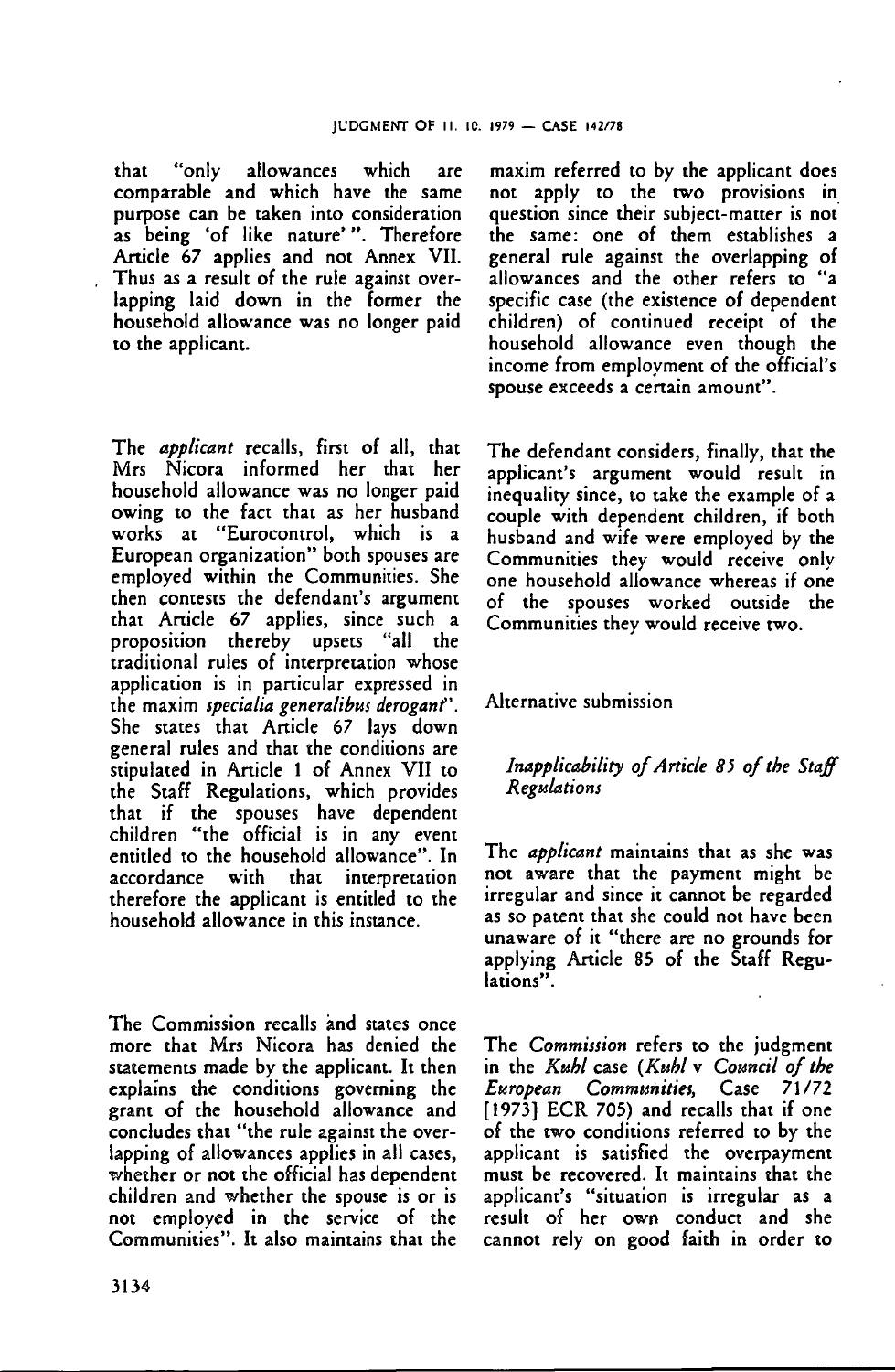challenge successfully the recovery of the<br>overpayments". To support that overpayments". argument the Commission refers to the facts: the applicant failed to provide the supporting document relating to the Frs 3840 declared as family allowances received by her spouse, from which it would have been easy to ascertain that<br>the spouse received a household received a l<br>The applicant allowance. The applicant cannot therefore claim to have been unaware of the irregularity of the payment. The applicant also failed to grasp the opportunity to rectify the situation by sending to the administration the supporting documents relating to the allowances received by her husband in order to inform it of the increases in those allowances as requested by the Commission in Administrative Notices No 63 of 13 October 1975. In that connexion the defendant refers to the case-law laid down in the *Kuhl* case *(supra)* and in the *Meganck* case *(Meganck* v *Commission of the European Communities,* judgment of 30 May 1973, Case 36/72 [1973] <sup>1</sup> ECR 527) in which the Court held that officials who had failed for four months to inform the administration of changes which had occurred in their family situation "were themselves responsible for the irregular payments and the irregularity was therefore patently such that they could not have been unaware of it".

The *applicant* maintains that as the error was excusable it is necessary to discover the circumstances in which the payment was made and, *inter alia,* to take account of the applicant's personal situation.

Accordingly, she maintains that:

— First, she did not make any omission in her reply to the questionnaire and Mr Sterck, whose "authority was infinitely greater than the applicant's as regards the scope of the Staff Regulations", not only did not ask for any documents but, furthermore, "informed her that she was entitled to receive the household allowance". The administration thus "provoked,<br>or encouraged, or even simply encouraged, or even simply permitted" the conduct on the part of Mrs Exner for which she is now criticized.

- Secondly, "she was not deemed to be aware of the information contained in Administrative Notices and, in any event, since she was convinced that she was entitled to the household allowance she could not have suspected that that information might apply to her particular case.
- Thirdly, assuming that she is not entitled to the household allowance, "the crux of the matter" is whether or not her error was excusable, that is, in this instance, whether she was justified in believing that she was entitled to the allowance. She recalls that Mr Sterck and Mr Campey "shared her point of view" and that Mrs Nicora explained the fact that the household allowance was no longer paid by the fact that "Eurocontrol was a European organization" and asks "how, therefore, the error could be called inexcusable".

The *Commission* again challenges the reference to the "alleged statements" of the three officials mentioned and states that, in any event, those made by Mr Campey and Mrs Nicora were made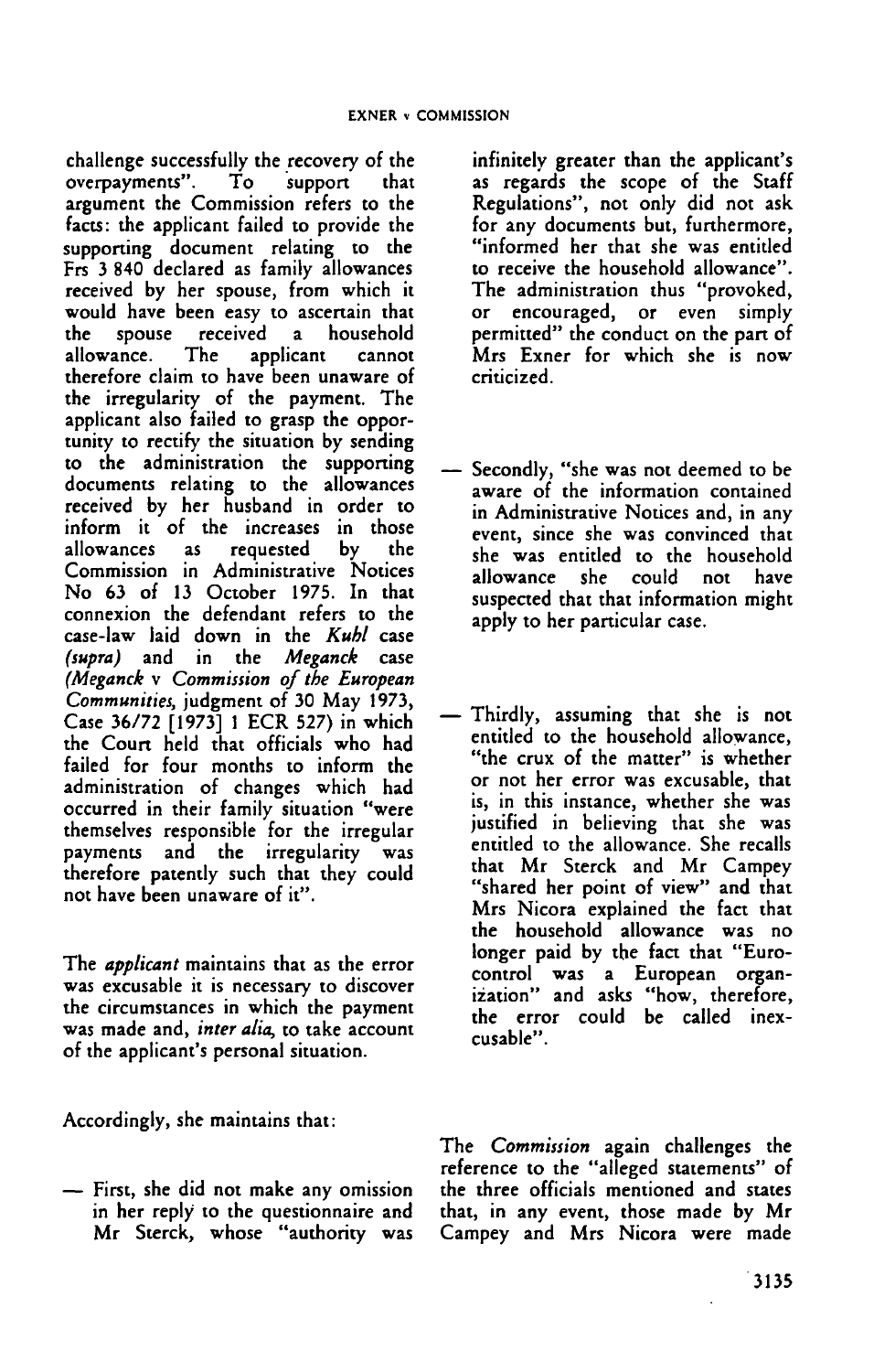after the administration adopted the decision to recover the overpayments.

It claims that the personal situation of the applicant cannot be taken into account, since to do so "would amount to preventing Article 85 of the Staff Regulations from ever being applied" and, furthermore, that in its judgment in the *Acton* case (Joined Cases 44, 46 and 49/74, *Acton and Others* v *Commission of the European Communities,* [1975] ECR 383) the Court "accepted that Article 85 of the Staff Regulations was applicable to the applicants, who numbered more than 500 and therefore represented all grades and categories, without making any distinction on the basis of the level at which they performed their duties."

The defendant also states that "the principle of good faith which prohibits the administration from recovering overpayments having caused or even simply permitted the overpayment of the household allowance" cannot be relied on in this instance since "there can be no doubt that the payment in question was made as a result of the incomplete declarations made by the applicant when she took up her appointment and of her failure to provide the supporting documents requested."

As a result the defendant concludes that both the conditions laid down in Article 85 of the Staff Regulations are satisfied in this instance, although one alone would have been sufficient to allow recovery of the overpayments.

IV — Oral procedure

During the oral procedure the Court heard the evidence of Mr Campey and Mrs Exner.

Mr Campey stated, first, that he "does<br>not remember Mrs Exner" and. not remember Mrs Exner" secondly, while not disputing that he has "certainly spoken to her on telephone", that there has probably been a "misunderstanding" and that he does not believe that he could have told Mrs Exner that she was right.

Mrs Exner stated that she "met Mr Campey in his office" and that the informed her "that he believed that there was no problem and that [she] must be right". She did not deny that there may have been a misunderstanding since the conversation took place in French — Mr Campey is British — but she claimed to have "understood Mr Campey to have said that [she] was right in what [she] said."

Mrs Exner also stated that when she took up her appointment Mr Sterck informed her that "as Eurocontrol does not form part of the Commission [she] could also be entitled to the household allowance."

After the witnesses were heard the parties presented their oral argument at the hearing on 14 June 1979.

The Advocate General delivered his opinion at the sitting on 13 September 1979.

## Decision

<sup>1</sup> By application received at the Registry on 19 June 1978 the applicant requests the Court to declare, first, that she is entitled to a household

3136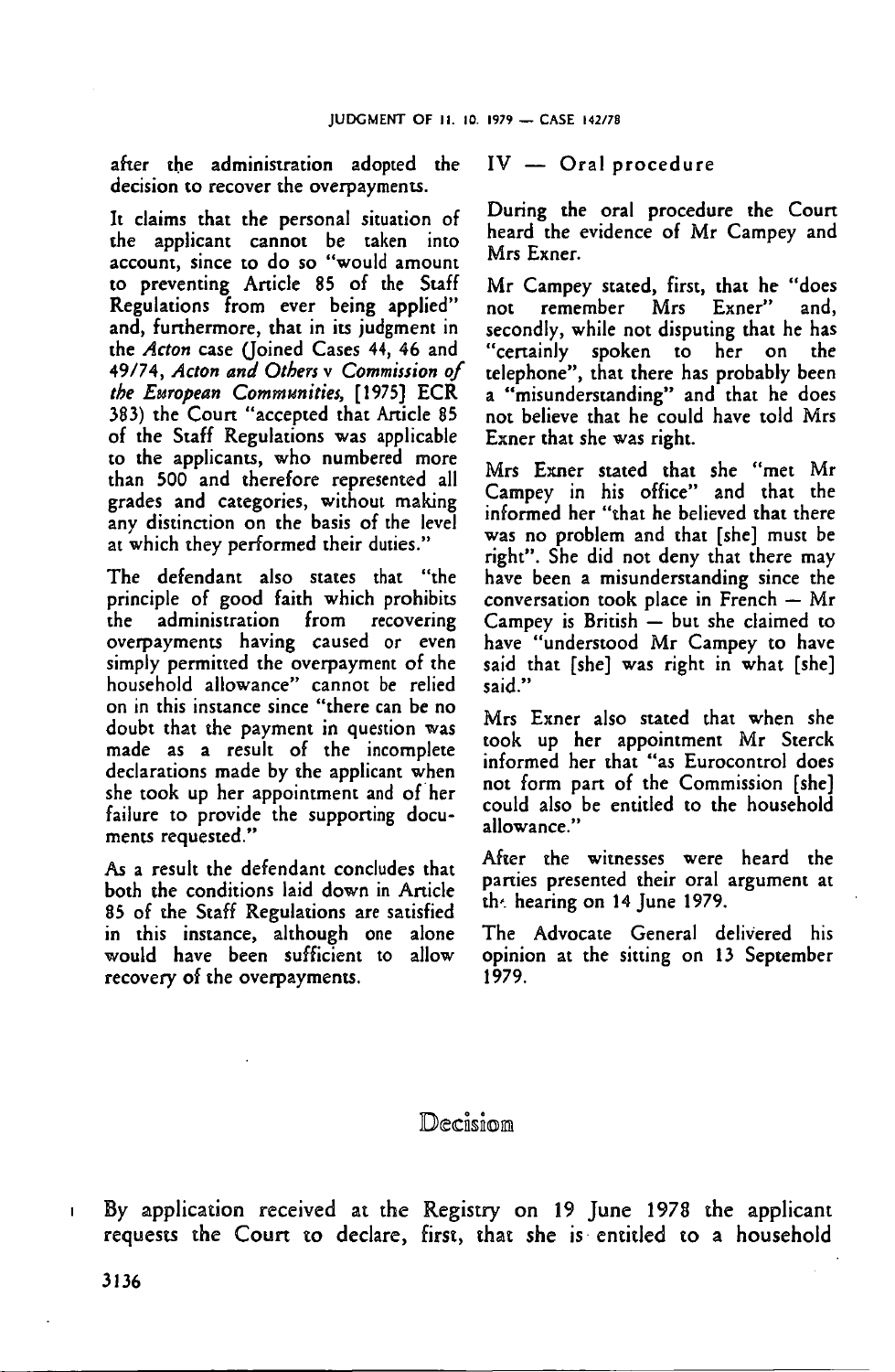#### EXNER v COMMISSION

allowance within the meaning of Article 67 (1) (a) of the Staff Regulations and Article <sup>1</sup> of Annex VII to the Staff Regulations and, secondly, that Article 85 of the Staff Regulations, which relates to the recovery of overpayments, was wrongly applied to her by the administration of the Commission.

The right to the household allowance

<sup>2</sup> As regards that point the Commission claims that the application is inadmissible since it was not preceded, as required by Article <sup>91</sup> of the Staff Regulations, by a complaint relating to the decision no longer to grant the household allowance and that even if the complaint lodged by the applicant were regarded as also extending to that question it was not lodged in good time, which also renders the application inadmissible.

However, in view of the fact that the submissions relied on by the applicant directly challenge the decision adopted by the Commission, namely that the applicant is not entitled to the household allowance, the close links between the material submissions relied on by the applicant and the objections of their admissibility put forward by the Commission require the former to be examined first.

<sup>3</sup> The applicant claims that Article 67 (2) of the Staff Regulations, which requires an official to declare allowances of like nature paid from other sources so that they may be deducted from those paid under Articles 1, 2 and <sup>3</sup> of Annex VII, merely expresses <sup>a</sup> general principle.

However, the special provision contained in the final sentence of Article <sup>1</sup> (3) of Annex VII, which provides that the official shall "however" be entitled to the allowance where the married couple have one or more dependent children takes precedence over that general provision. That provision is limited by Article <sup>1</sup> (4) to the payment of the household allowance to only one of the spouses, the one whose basic salary is the higher, where both are employed in the service of the Communities.

Consequently  $-$  according to the applicant  $-$  it follows from those provisions that the right to the household allowance exists in any event where the spouses have one or more dependent children and that the prohibition on the overlapping of benefits only applies where both spouses are employed in the service of the Communities.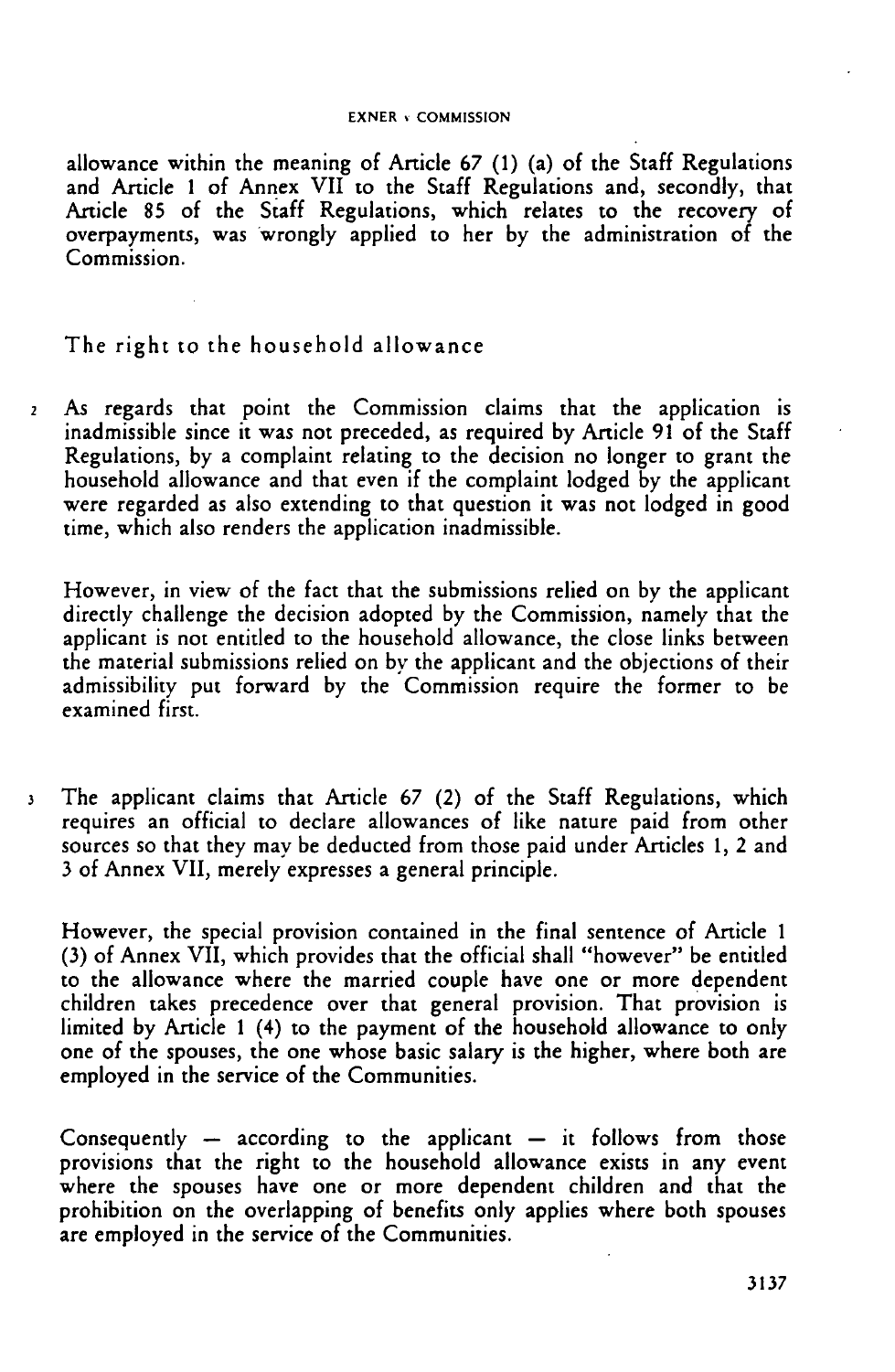- <sup>4</sup> As against that it must be stated that the clear aim of Article 67 (2), which establishes a general principle applicable in every case, is to prevent a married couple from drawing two household allowances since they are of like nature and paid for the same purpose: to facilitate the life of an official who is married or who, whatever his family situation, has one or more dependent children.
- <sup>5</sup> On the other hand, Article <sup>1</sup> of Annex VII, in particular paragraph <sup>3</sup> thereof, contains in fact no rule which prohibits the overlapping of benefits and its subject-matter is different from that of Article 67 (2): it provides that the household allowance is lost where the income of the spouse of the official exceeds <sup>a</sup> certain limit, regardless of whether the spouse receives such an allowance, and that the official is entitled to that allowance only where the spouses have one or more dependent children. It cannot therefore be deduced from that provision that <sup>a</sup> couple with dependent children may in any event draw the household allowance twice.
- <sup>6</sup> Furthermore, Article <sup>1</sup> (4) of Annex VII specifies that where <sup>a</sup> husband and wife are employed in the service of the Communities and are both entitled to the household allowance, it shall be payable only to the person whose basic salary is the higher.
- <sup>7</sup> Accordingly, it is clear that the aim of Article 67 is to enable each family to receive only one household allowance, paid at the maximum rate.
- <sup>8</sup> As in this instance it is not disputed that the applicant's husband draws a household allowance and that it is greater than that which the applicant could draw, she was rightly refused the household allowance under Article 67 (2) of the Staff Regulations and the submission must be rejected as unfounded.

In those circumstances it is unnecessary to consider the preliminary objections raised by the Commission.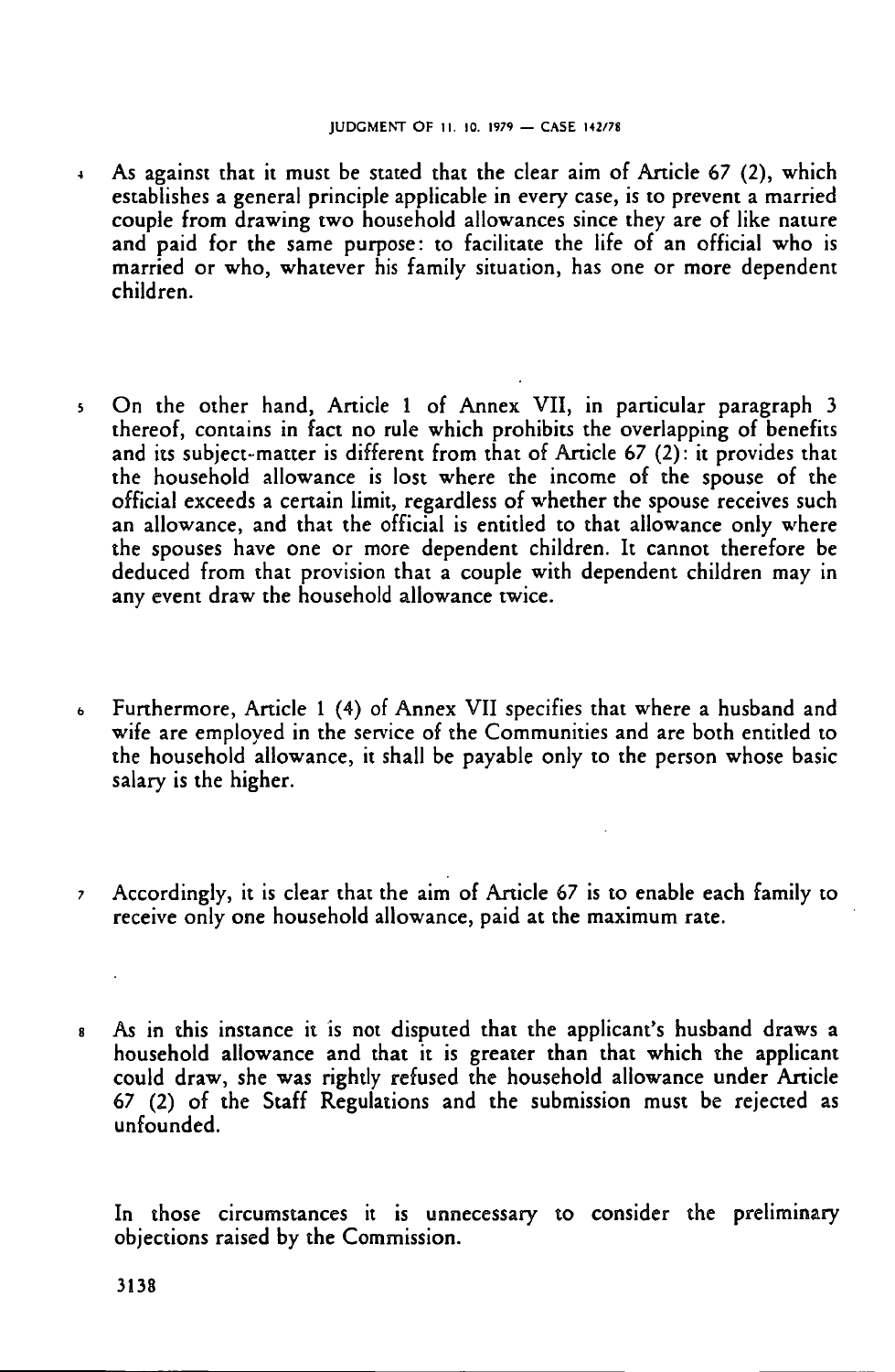Recovery of the overpayments on the basis of Article 85 of the Staff Regulations

- <sup>9</sup> On that point the dispute concerns whether the administration of the Commission is entitled to demand the repayment of the overpayments in accordance with Article 85 of the Staff Regulations which provides that "Any sum overpaid shall be recovered if the recipient was aware that there was no due reason for the payment or if the fact of the overpayment was patently such that he could not have been unaware of it." It follows from that provision that for <sup>a</sup> sum paid without justification to be recovered evidence must be produced to show that the recipient was actually aware that there was no due reason for the payment or that the fact of the overpayment was patently such that he could not have been unaware of it.
- <sup>10</sup> Since the applicant disputes both that she was aware that there was no due reason for payment and the evidence to show that, it is necessary to consider the circumstances in which the administration was led to pay the household allowance to the applicant.
- <sup>11</sup> The administration calculates the family allowances payable to its married employees on the basis principally of the reply to point No 18 in the questionnaire filled in by any person entering its service. Point No 18 is worded as follows: "Give details of the family allowances which you receive from other sources." Under that question there are two dotted lines on the form set close together on which is to be written the reply to the question, which is marked by an asterisk referring to the bottom of the page where it is stated "Attach supporting document."

In reply to that point the applicant merely wrote the figure "Frs 3 840" and did not provide any supporting document.

- <sup>12</sup> In view of the fact that Article 67 of the Staff Regulations clearly specifies that family allowances comprise:
	- (a) the household allowance;
	- (b) the dependent child allowance;
	- (c) the education allowance,

the applicant is criticized for having provoked the error on the part of the administration by failing to indicate the legal reason for the sum of Frs <sup>3</sup> 840, which was solely an allowance in respect of the applicant's dependent children.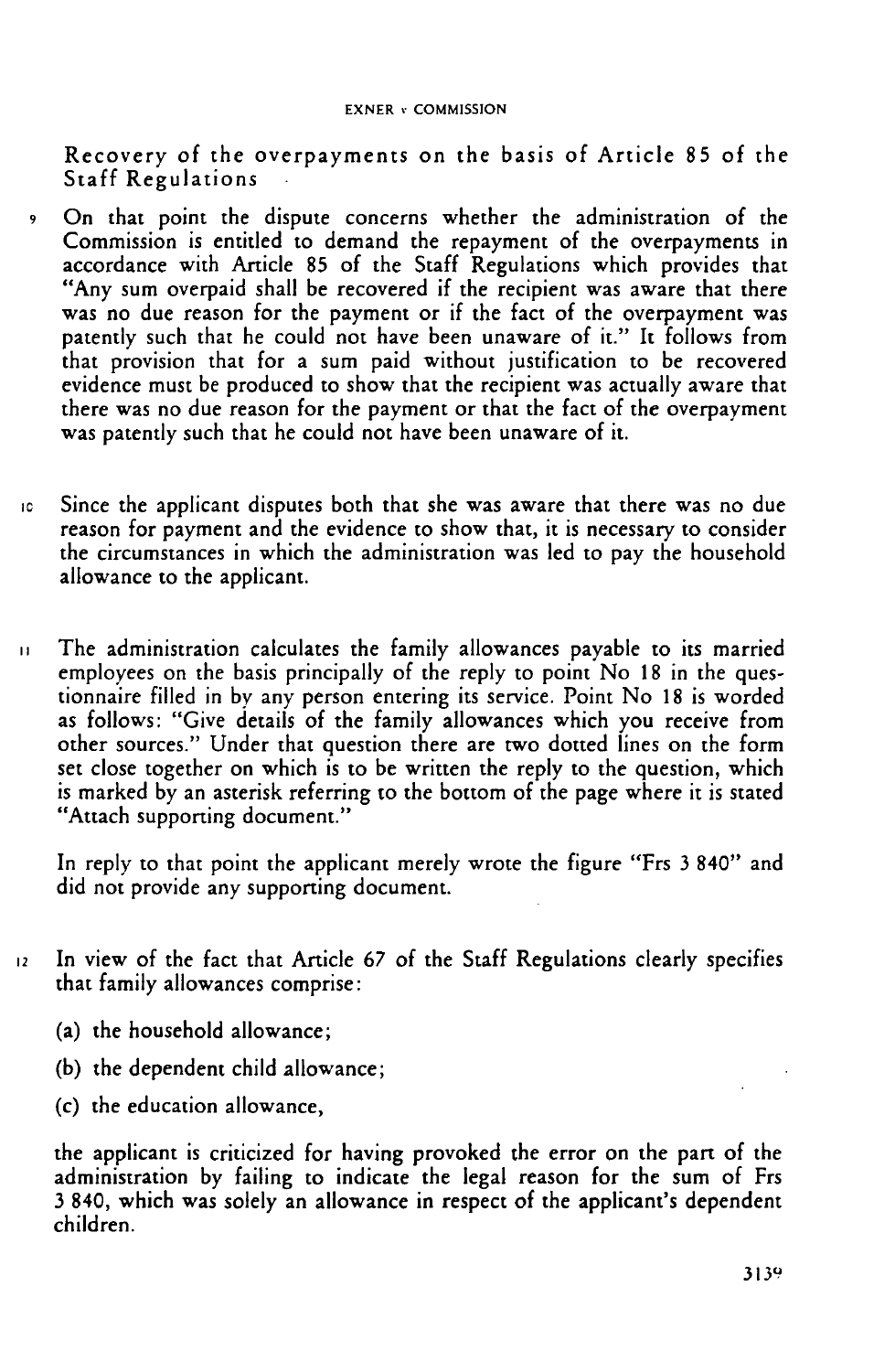- <sup>13</sup> It must be observed, however, that in the Member States the concept of family allowances is generally understood to mean essentially dependent child allowances and that that is also the meaning given to the term in the Belgian legislation to which the applicant was subject before she entered the service of the Commission. It is therefore difficult to criticize the applicant for having failed to find out the precise definition of the term "family allowances" after entry into service by referring to Article 67 of the Staff Regulations.
- <sup>14</sup> The administration of the Commission must also be criticized for failing to draw up questionnaires which on that point were sufficiently explicit, unlike in fact those of the other Community institutions; they were even ambiguous since the amount of space reserved for the reply did not allow any details to be given as to the three constituent elements of family allowances within the meaning of the Staff Regulations of Officials of the Communities. It must also be emphasized that the special office of the administration to which the applicant returned the questionnaire did not react either to the wording of the reply or to the absence of any supporting document and that its conduct in this instance was both remiss and negligent.
- <sup>15</sup> In addition, the conversations which took place between the officials responsible in that field and the applicant were, at the least, capable of giving rise to a misunderstanding on her part as to the extent of her rights so that it must be concluded that it has not been shown that the applicant was actually aware that there was no due reason for the payment to her of the household allowance and that it cannot be complained that she caused the error on the part of the administration by an incorrect statement or an omission.
- <sup>16</sup> Finally, as regards the question whether or not the fact that there was no due reason for the payment of the allowance, the amount of which was trifling, was patent, it must be observed that it was not, since the conduct of the administration was such as to have given rise on the part of the applicant to the reasonable belief that she was entitled to the sums paid to her.
- <sup>17</sup> It results from the foregoing that the administration of the Commission is not justified in claiming from the applicant the recovery of the overpayments of the household allowance in respect of the period from <sup>1</sup> January 1975 to 30 November 1976 and that the Commission's decision of <sup>18</sup> May 1977 on that point must be annulled.

3140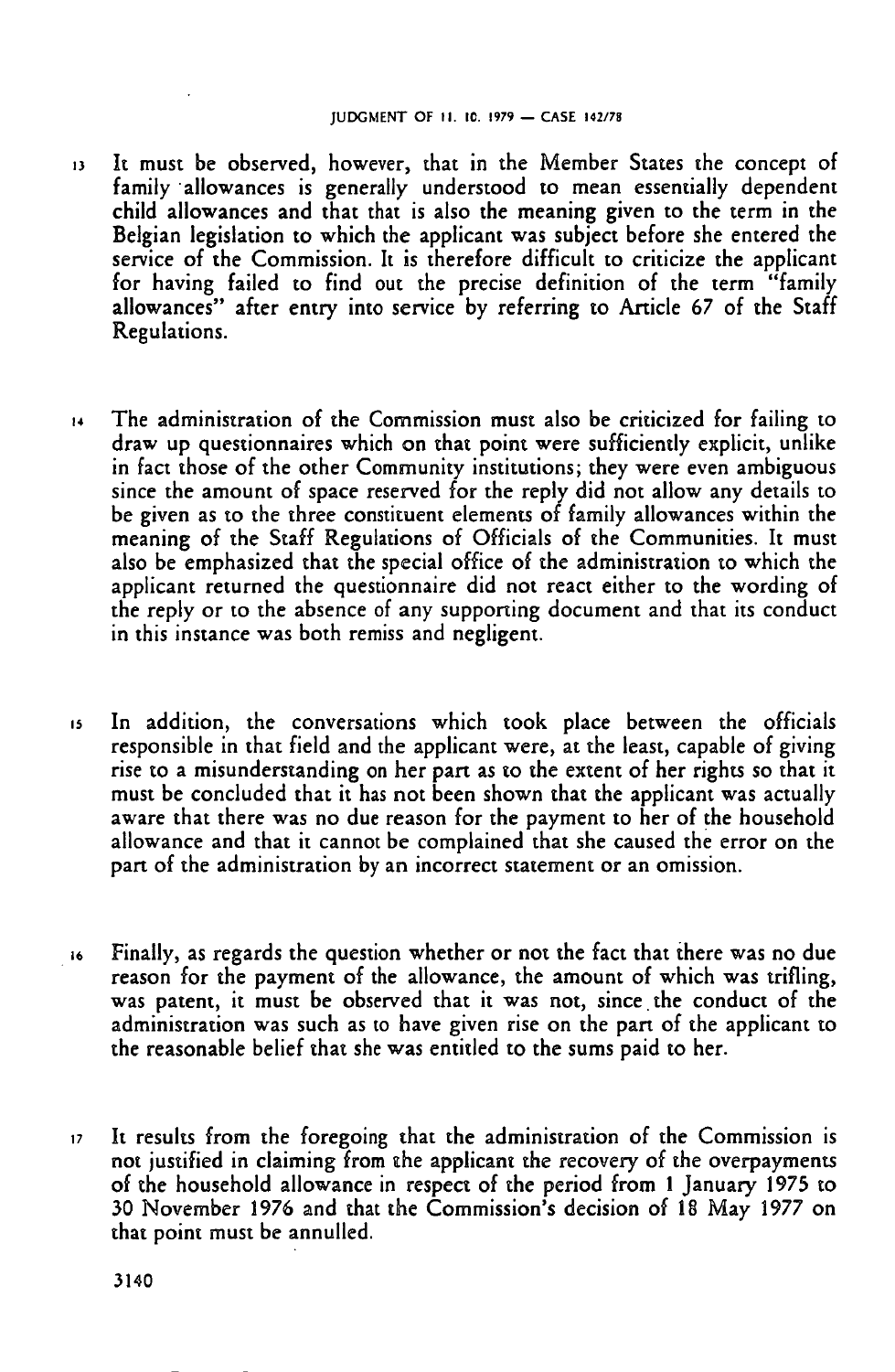# Costs

<sup>18</sup> Under Article 69 (3) of the Rules of Procedure, where each party succeeds on some and fails on other heads, the Court may order that the parties bear their own costs in whole or in part.

As the applicant has been successful on some of her heads of claim the Commission must be ordered to pay a part of her costs, estimated at 50%.

Furthermore, under Article 70 of the Rules of Procedure, in proceedings by officials or other servants of the Communities, institutions shall bear their own costs.

On those grounds,

THE COURT (Second Chamber)

hereby:

- 1. Dismisses the application inasmuch as it sought recognition that the applicant was entitled to the household allowance;
- 2. Annuls the decision adopted by memorandum of 18 May 1977 (Ref. IX/A/4/2995) in which the Commission ordered the applicant to repay the overpayments by way of the household allowance;
- 3. Orders the Commission to repay the applicant the sum of Bfr 22 218;